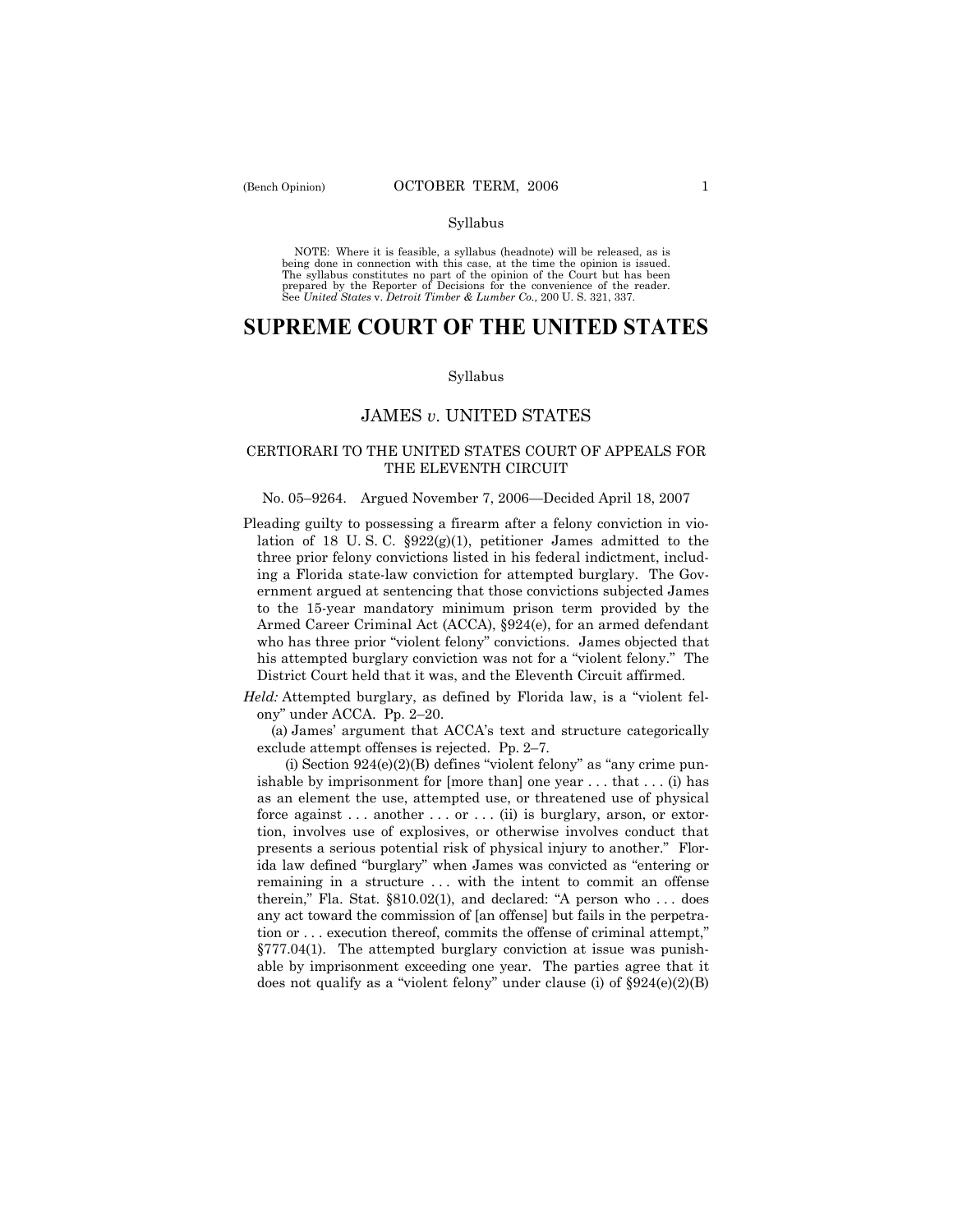or as one of the specific crimes enumerated in clause (ii). For example, it is not "burglary" because it does not meet the definition of "generic burglaryî found in *Taylor* v. *United States*, 495 U. S. 575, 598: ìan unlawful or unprivileged entry into, or remaining in, a building or other structure, with intent to commit a crime." Thus, the question here is whether attempted burglary, as defined by Florida, falls within clause (ii)'s residual provision for crimes that "otherwise involv[e] conduct that presents a serious potential risk of physical injury to another." Pp.  $2-3$ .

 (ii) ACCAís text does not exclude attempt offenses from the residual provision's scope. James' claim that clause (i)s' express inclusion of attempts, combined with clause (ii)'s failure to mention them, demonstrates an intent to categorically exclude them from clause (ii) would unduly narrow the residual provision, which does not suggest any intent to exclude attempts that otherwise meet the statutory criteria. See, *e.g., Chevron U. S. A. Inc.* v. *Echazabal*, 536 U. S. 73, 80. James also argues to no avail that, under the *ejusdem generis* canon, the residual provision must be read to extend only to completed offenses because the specifically enumerated offenses—burglary, arson, extortion, and explosives crimes—all have that common attribute. Rather, the most relevant common attribute of the enumerated offenses is that, while not technically crimes against the person, they nevertheless create significant risks of bodily injury to others, or of violent confrontation that could lead to such injury. See *e.g., Taylor, supra*, at 597. The inclusion of the residual provision indicates Congressí intent that the preceding enumerated offenses not be an exhaustive list. Pp.  $3-6$ .

 (iii) Nor does the legislative history exclude attempt offenses from ACCA's residual provision. Whatever weight might ordinarily be given the House's 1984 rejection of language that would have included attempted robbery and attempted burglary as ACCA predicate offenses, it is not probative here because the 1984 action was not Congress' last word on the subject. Since clause (ii)'s residual provision was added to ACCA in 1988, Congress' 1984 rejection of the language including attempt offenses is not dispositive. Pp.  $6-7$ .

(b) Attempted burglary, as defined by Florida law, "involves conduct that presents a serious potential risk of physical injury to another" under the residual provision. Under the "categorical approach" it has used for other ACCA offenses, the Court considers whether the offense's elements are of the type that would justify its inclusion within the residual provision, without inquiring into the particular offenderís specific conduct. See, *e.g., Taylor, supra,* at 602. Pp. 7-18.

(i) On its face, Floridaís attempt statute requires only that a de-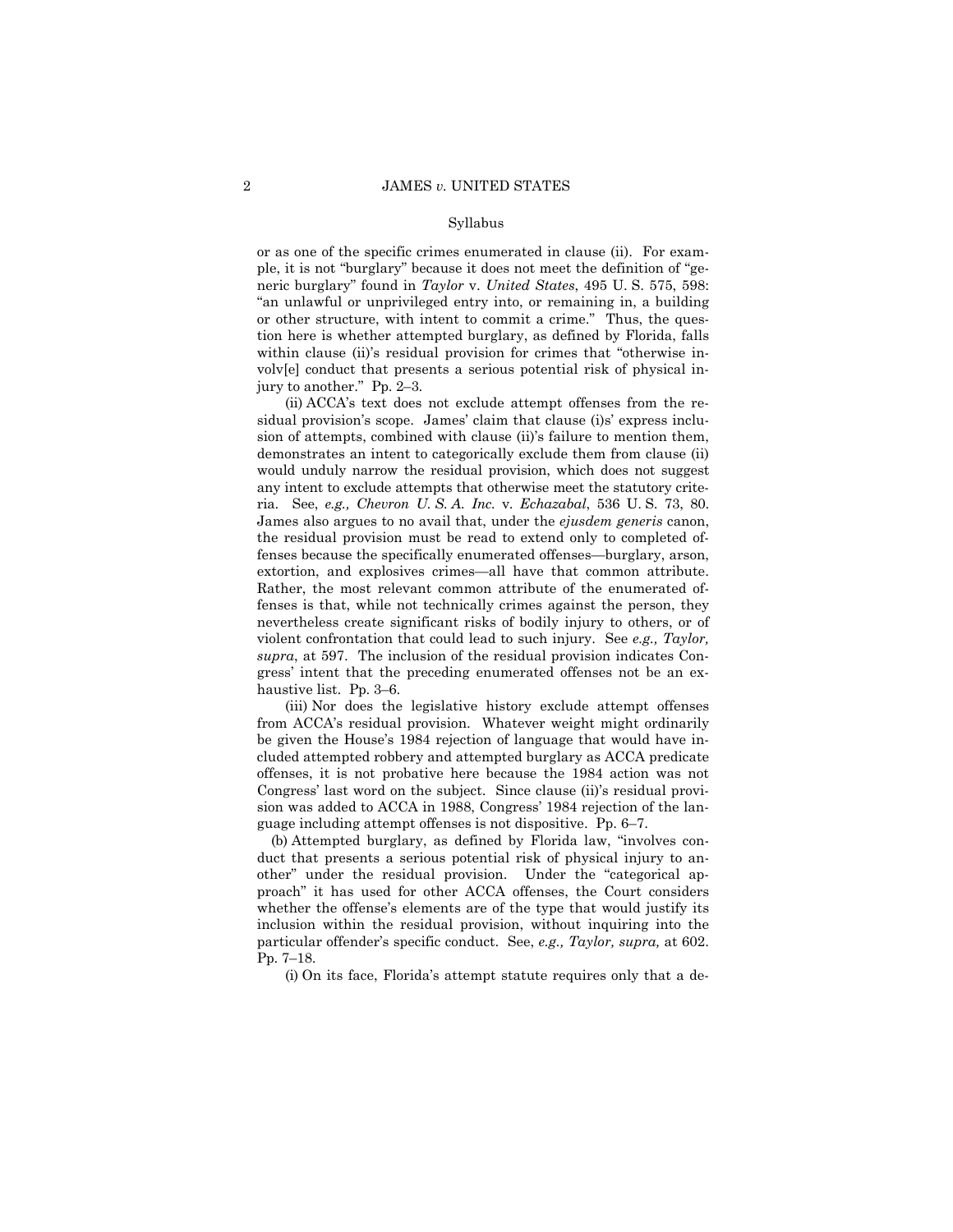fendant take "any act toward the commission" of burglary. But because the Florida Supreme Court's *Jones* decision considerably narrowed the application of this broad language in the context of attempted burglary, requiring an overt act directed toward entering or remaining in a structure, merely preparatory activity posing no real danger of harm to others, *e.g.*, acquiring burglars' tools or casing a structure, is not enough. Pp. 8 $-9$ .

 (ii) Overt conduct directed toward unlawfully entering or remaining in a dwelling, with the intent to commit a felony therein, "presents a serious potential risk of physical injury to another" under the residual provision of clause (ii). The clause's enumerated offenses provide one baseline from which to measure whether similar conduct satisfies the quoted language. Here, the risk posed by attempted burglary is comparable to that posed by its closest analog among the enumerated offenses, completed burglary. See *Taylor, supra*, at 600, n. 9. The main risk of burglary arises not from the simple physical act of wrongfully entering anotherís property, but from the possibility that an innocent person might confront the burglar during the crime. Attempted burglary poses the same kind of risk. Indeed, that risk may be even greater than the risk posed by a typical completed burglary. Many completed burglaries do not involve confrontations, but attempted burglaries often do. Every Court of Appeals that has construed an attempted burglary law similar to Floridaís has held that attempted burglary qualifies as a "violent felony." Support is also found in the U.S. Sentencing Commission's determination that a predicate "crime of violence" for purposes of the Sentencing Guidelines' career offender enhancement "include[s] ... attempting to commit [an] offens[e]." See Guidelines Manual §4B1.2, comment., n. 1. Pp. 9-13.

 (iii) Neither ACCA nor *Taylor* supports Jamesí argument that, under the categorical approach, attempted burglary cannot be treated as an ACCA predicate offense unless *all* cases present a risk of physical injury to others. ACCA does not require such certainty, and Jamesí argument misapprehends *Taylor,* under which the proper inquiry is not whether every factual offense conceivably covered by a statute necessarily presents a serious potential risk of injury, but whether the conduct encompassed by the offense's elements, in the ordinary case, presents such a risk. Pp.  $13-15$ .

 (c) Jamesí argument that the scope of Floridaís underlying burglary statute itself precludes treating attempted burglary as an ACCA predicate offense is not persuasive. Although the state-law definition of "[d]welling" to include the "curtilage thereof," Fla. Stat. ß810.011(2), takes Floridaís underlying burglary offense outside *Taylor's* "generic burglary" definition, 495 U. S., at 598, that is not dispo-